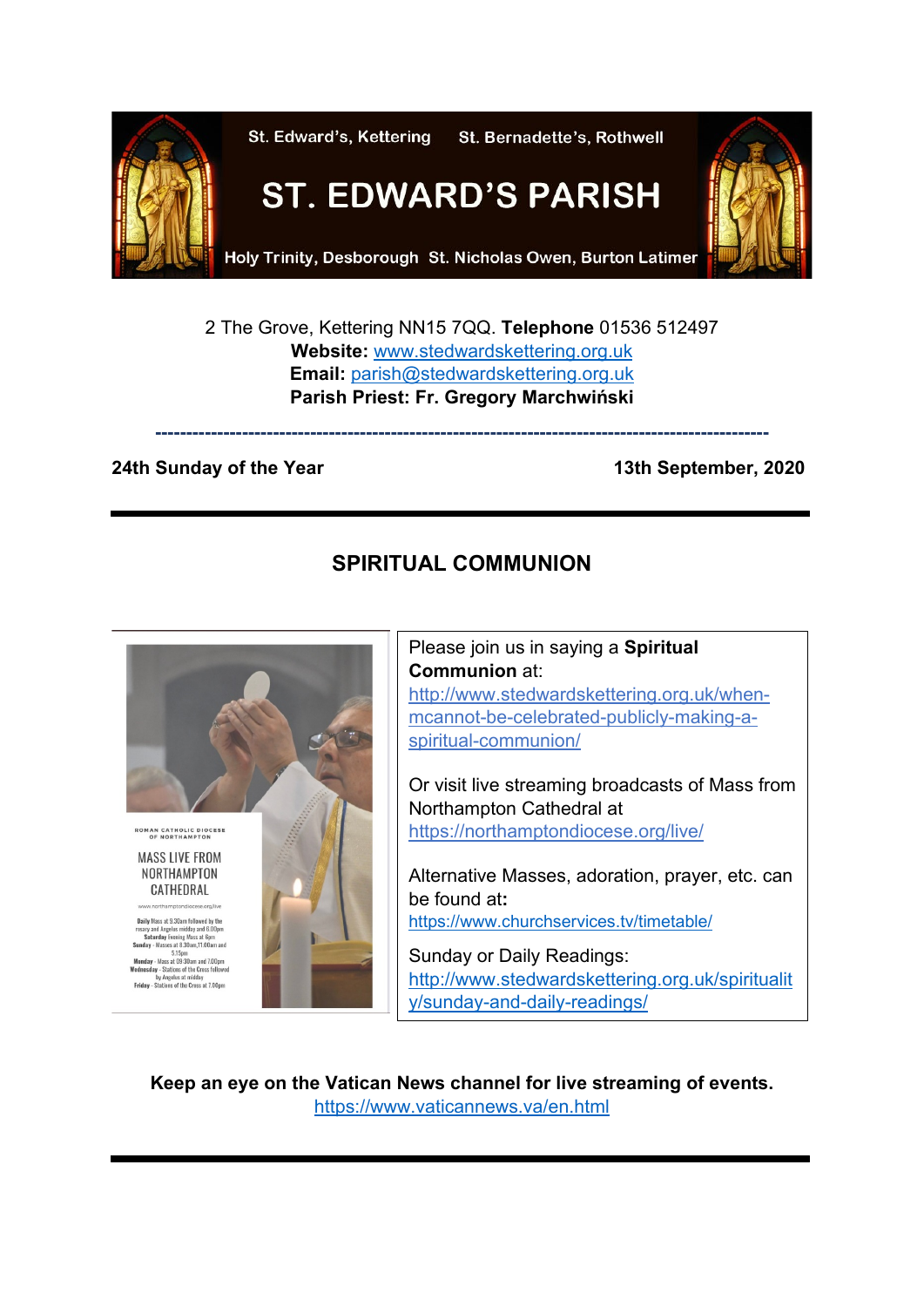#### **THIS WEEK'S MASS INTENTIONS**

Saturday - **6.30pm** - Janette Stokes RIP, wedding anniversary Sunday - **8.30am** - Marry O'Connor RIP / **10.30am** - for the Parish Monday - for the Parish Tuesday - **10.00am** - for the Parish Wednesday - Teresa Gormley RIP Thursday - for the Parish Friday - **7.00pm** - Mary Brody RIP Saturday - **6.30pm** - for the Parish Sunday - **8.30am** - for the Parish / **10.30am** - for the Parish

To request a Mass Intention please send an email to: [parish@stedwardskettering.org.uk](mailto:parish@stedwardskettering.org.uk)

#### **PLEASE PRAY FOR THOSE WHO HAVE RECENTLY DIED**

In our prayers, let us remember our deceased parishioners, family members and friends.

Let us especially remember those who have recently passed away:

*Filippo Di-Pietra* - His funeral service will be held at Kettering Crematorium, Monday, 21st September at 2.30 pm

*Teresa Gormley -* Her funeral (Requiem Mass) will be held at St Edward's Church, Tuesday, 22th September at 10.30am (reception of the body into the church, Monday, 21st September at 7.00pm)

*Margaret Hamill* - Fr Gregory had the privilege of visiting her and giving her the sacrament of anointing a few days before she passed away.

**May Christ, the Good Shepherd welcome them and all who have died into the peace of eternal life and may He comfort their families in their time of grief.**

## **Due to Fr. Gregory testing positive for Covid-19, both he and Fr. Nicholas are in isolation and Masses are cancelled. The church will re-open as normal for Masses on Friday 18th September at 7pm.**

The Presbytery is also closed to callers at the door. **Anyone who attended Masses or otherwise came inside either the church or presbytery from Friday 28th August onwards is advised to be alert for symptoms**. Our stewards and cleaners have sanitised the church regularly, but you may wish to get a swab test just in case. You can book your test online using the link [https://self-referral.test-for](https://self-referral.test-for-coronavirus.service.gov.uk/antigen/name)[coronavirus.service.gov.uk/antigen/name](https://self-referral.test-for-coronavirus.service.gov.uk/antigen/name) – or call 119. Users of our booking system may also receive a call from NHS Track & Trace.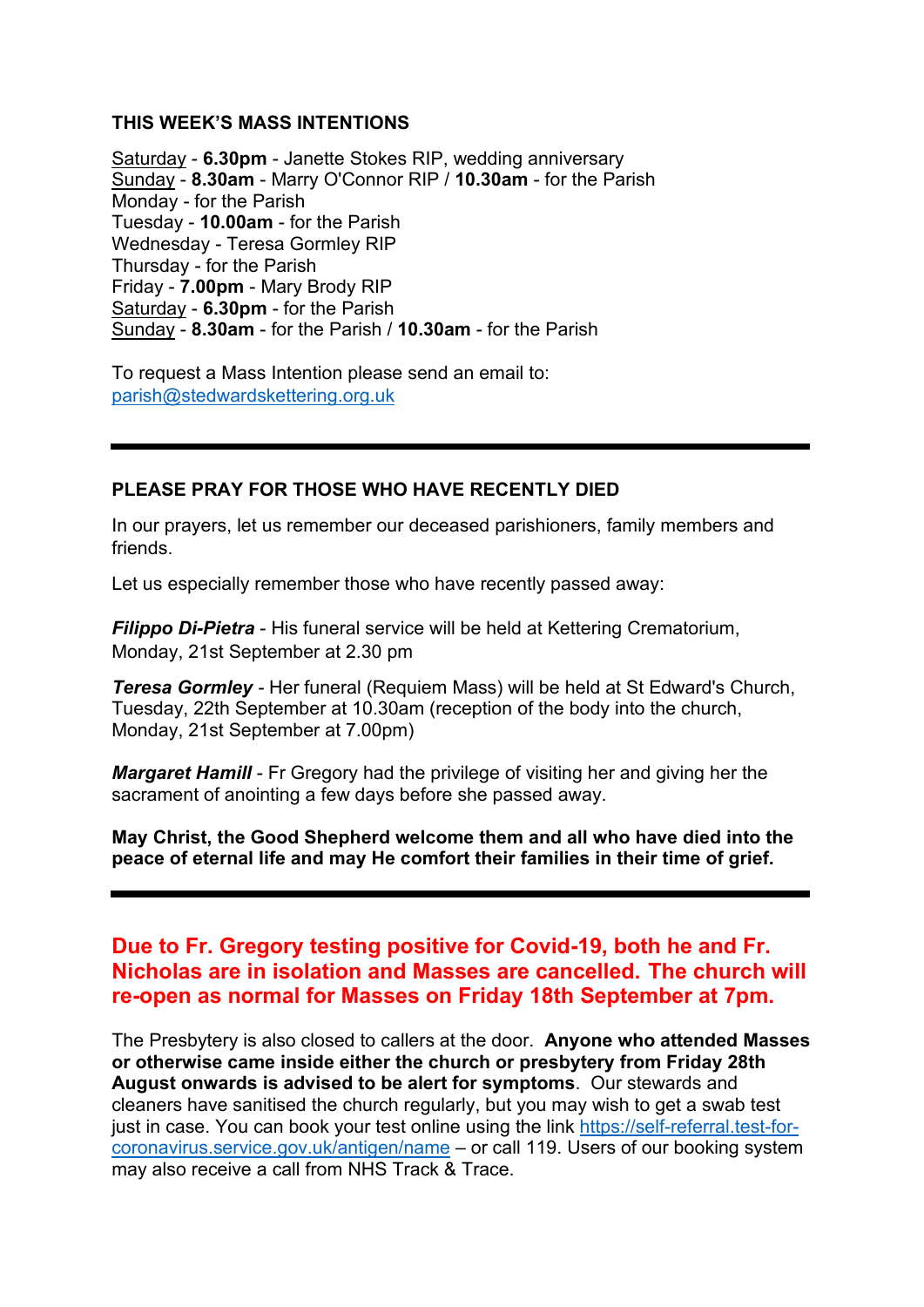**Please note that there will be no Mass on Tuesday 22nd September due to a funeral. Therefore, the next Tuesday Mass will be September 29th.**

## **MESSAGE FROM FATHER GREGORY**



One of the Polish poets once wrote such words: "O noble health! No one will know what you taste like until he loses you..." I think most of us could say similar words, because we all appreciate people, health or even favourite things or pets, especially when we lose them. Today I can say with certainty that I know what health tastes like and these days I appreciate it even more than a few days ago.

As you know I've lost my health and I cannot understand how or when it has happened. Last Saturday, after a short period of feeling unwell, following the advice of one of my friends, I decided to do test for Coronavirus. My only symptom was a slight sore throat and it's easier for me to tell what symptoms I haven't had on last Friday. I didn't have a high temperature, I didn't lose my taste or smell, and I didn't feel any muscle ache. The last two have appeared since last Tuesday. Most of my friends - probably wanting to cheer me up - told me that my throat problem was just an innocent symptom of ordinary cold or mild flu that many people experience in early September when it gets colder outside. I clearly remember my great surprise when I got a text message from NHS saying my result was positive. I couldn't believe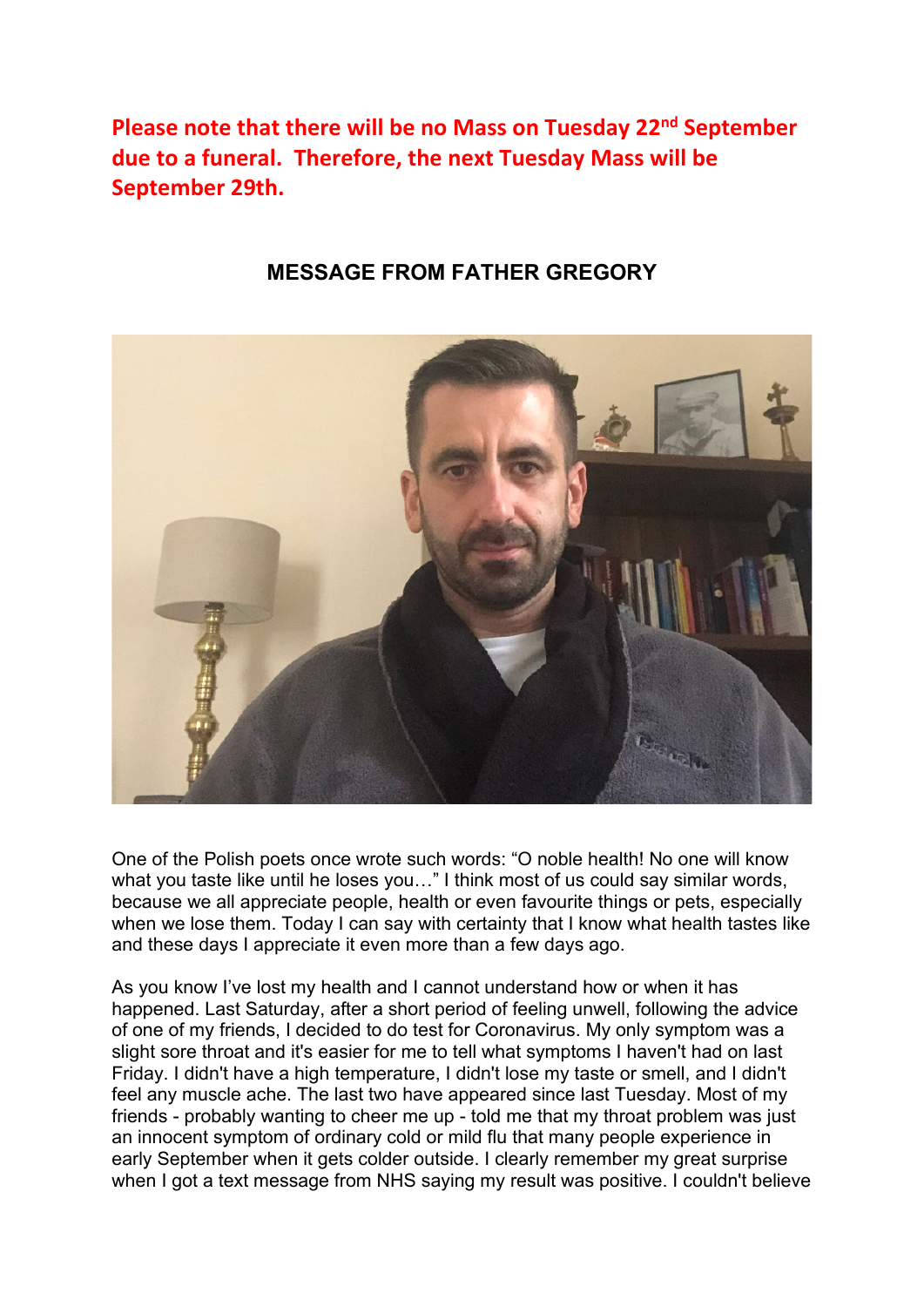it and immediately imagined all the people I had been seeing in recent days. I felt a great responsibility for those who attended Mass on last Sunday at St. Edward's Church. I also imagined my parents who think and care of me every day. Today it is difficult for me to describe all the feelings that appeared in my head on Sunday at 4:06 pm. At first, I thought it was just a bad dream or a nightmare that would end quickly. It hasn't ended quickly… Throughout the evening and the following day, I asked myself many times: Could it have been prevented at all?

I trust that God has at least kept my parishioners from becoming infected and I have not heard of such cases so far. Today, as I am writing this letter, my health is improving significantly and I hope that I will be able to return to my daily activities soon. I will only do this when I am sure that my ministry does not pose any threat to the health of other people. I look forward to my return to work because the most difficult experience for me is isolation, being idle and limiting my ministry to office work only. The only positive thing about my illness is that I have plenty of time to pray and develop my personal relationship with Jesus. Maybe it was he who wanted me to slow down and realize once again that not everything depends on me. Maybe it is thanks to my illness and my suffering which I am currently experiencing other people will open their eyes to the real threat of the pandemic. I will pray that it is so…

Thank you for your support and understanding! Thank you for all your good wishes that come to me recently, especially via e-mails. Thank you for your care, for bringing me food and doing shopping for me. Please do not take lightly any symptoms of even a mild cold, flu or other illnesses that may eventually turn out to be dangerous symptoms of Covid virus. Don't ignore any rules and regulations that help us protect other people's lives. "**O noble health! No one will know what you taste like until he loses you…**" Health is a priceless gift from God, let us appreciate it while we have it.

You are all in my thoughts and prayers. *Fr Gregory Marchwinski*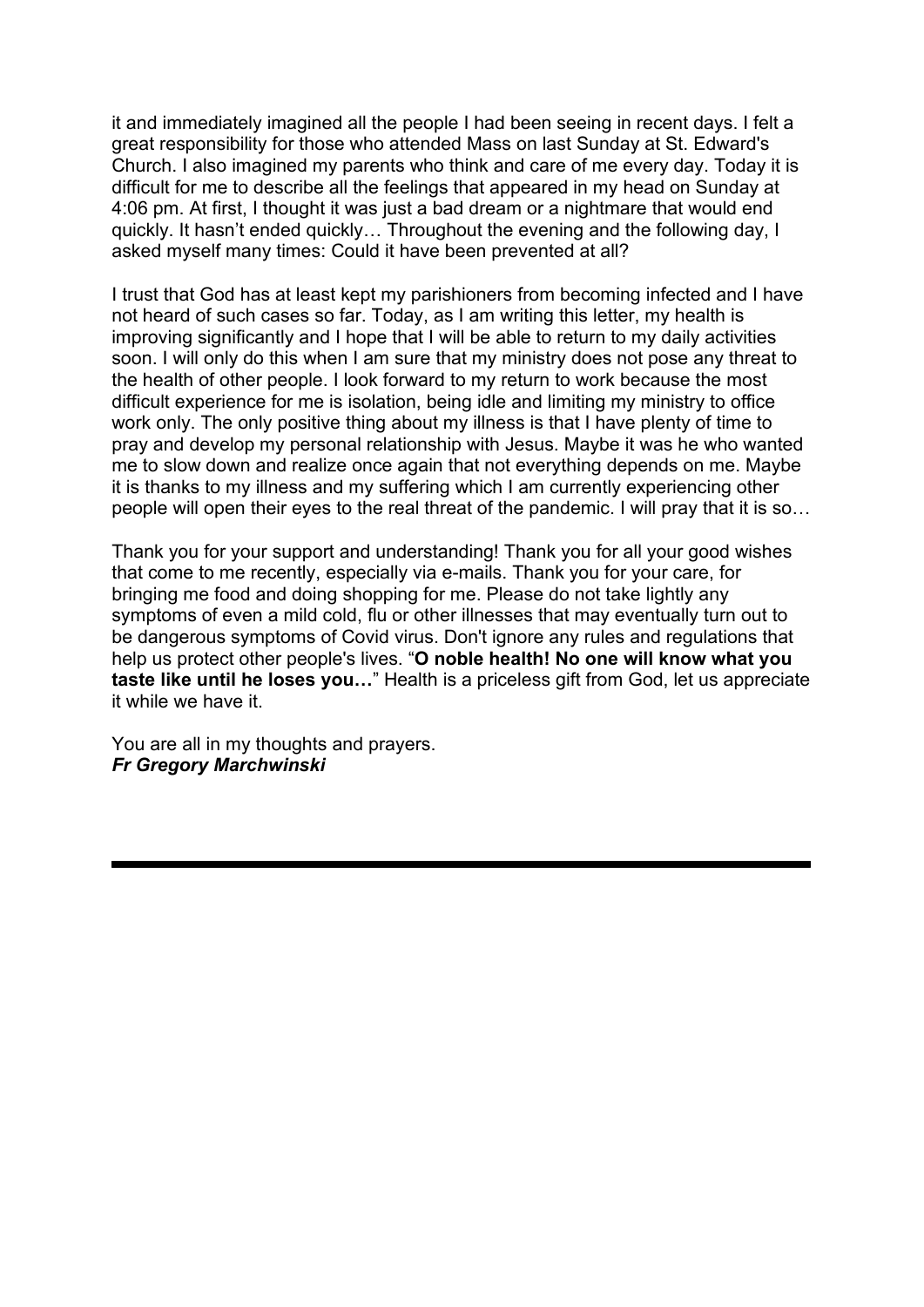# **OUR LADY OF SORROWS – OUR COMPASSIONATE COMFORTER**



Dolorosa by Bartolomé Esteban Murillo (1665)

Last Tuesday (September  $8<sup>th</sup>$ ) we celebrated the feast of the Nativity of Our Lady - a day of joyful celebration of the birth of Our Blessed Mother, the mother of our saviour through whose willing acceptance of the role of Mother of God our redemption has been made possible. Just as Christmas is such a happy, thankful celebration of Christ's birth, the Birthday of Our Lady is also a happy day of deep gratitude for the part Mary played in the life of Jesus and its effect on us.

In great contrast, this Tuesday (September  $15<sup>th</sup>$ ) we commemorate the feast of Our Lady of Sorrows which draws our attention to the terrible suffering of Mary's life heralded by the priest Simeon when she and Joseph brought the baby Jesus to the Temple for the presentation. Recognising Jesus as the long awaited Messiah, Simeon proclaimed: *"You see this child: he is destined for the fall and for the rising of many in Israel, destined to be a sign that is rejected- and a sword will pierce your own soul too – so that the secret thoughts of many will be laid bare." (Luke 2: 34-35)*

Fr. William Saunders at [https://www.catholiceducation.org/en/culture/catholic](https://www.catholiceducation.org/en/culture/catholic-contributions/the-feast-of-our-lady-of-sorrows.html)[contributions/the-feast-of-our-lady-of-sorrows.html](https://www.catholiceducation.org/en/culture/catholic-contributions/the-feast-of-our-lady-of-sorrows.html) explains that although the title "Our Lady of Sorrows" focuses mainly on her intense suffering and grief during the passion and death of Our Lord, it is not limited to this but comprises the Seven Dolours (sorrows) of Mary: the flight of the Holy Family into Egypt; the loss and finding of the child Jesus in the Temple; Mary's meeting of Jesus on His way to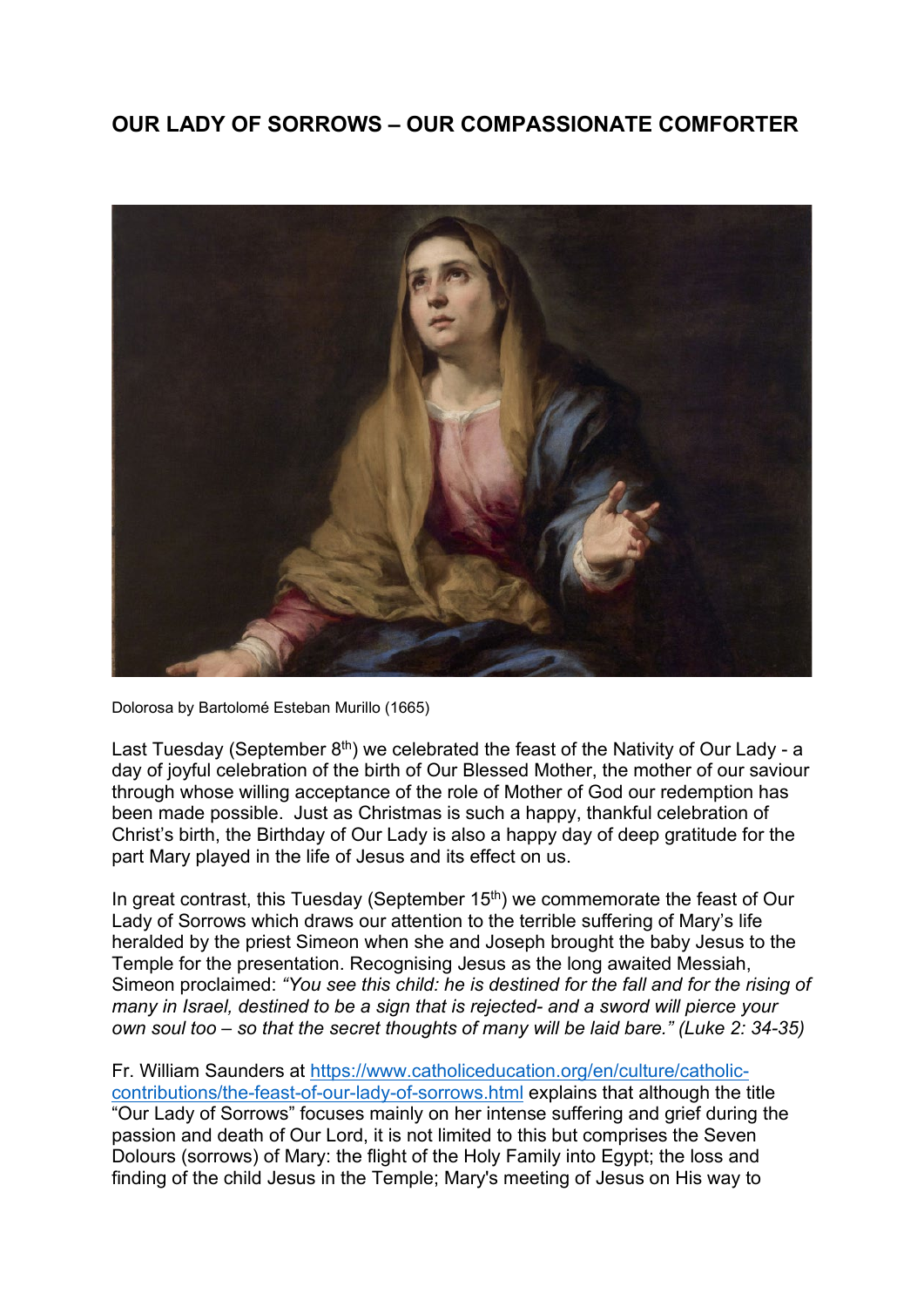Calvary; Mary's standing at the foot of the cross when Our Lord was crucified; her holding of Jesus when He was taken down from the cross; Our Lord's burial.

Though there are many different images of Our Lady of Sorrows, it is these seven dolours which are represented in depictions of Mary with seven swords piercing her heart. Fr. Saunders comments: "...each new suffering was received with the courage, love, and trust that echoed her fiat, let it be done unto me according to Thy word, first uttered at the Annunciation." He goes on to trace the history of this feast day and its beginnings in the Roman Missal under the title of Our Lady of Compassion.

What a wonderful title to think of when we ask for Mary's prayers at any difficult time in our lives but perhaps especially during these very hard times which the whole world is currently experiencing. Fr. Saunders explains that the word "compassion" derives from the Latin roots cum and patior which mean to suffer with. As His mother, Mary naturally suffered with Jesus. To see our totally innocent saviour suffering as He did must have been excruciating for His mother. The depths of her pain and its demands on her endurance are unimaginable to us.

This is what inspires our love for her and our desire to join her in suffering all for the sake of the Lord – to become true fellow disciples who do as Jesus asks and take up our cross to follow Him. So many times, our cross seems too heavy to carry. We stumble and fall and wish that the Lord would take the pain away. Because we know that Mary suffered so greatly and understands our pain it is then that we turn to Our Blessed Mother to comfort, console and strengthen us. We are enabled to take the next step because her love for her son and for us is so great.

We can understand the depth of that love from three things quoted by Fr Saunders. Firstly, from the Second Vatican Council describing Mary standing at the foot of the cross: "...she stood in keeping with the divine plan, suffering grievously with her onlybegotten Son. There she united herself, with a maternal heart, to His sacrifice, and lovingly consented to the immolation of this Victim which she herself had brought forth." Secondly in St. Bernard's words: "Truly, O Blessed Mother, a sword has pierced your heart.... He died in body through a love greater than anyone had known. She died in spirit through a love unlike any other since His." Thirdly from Pope St. John Paul: "She knows our sorrows and our pains, because she too suffered, from Bethlehem to Calvary... Mary is our Spiritual Mother, and the mother always understands her children and consoles them in their troubles. Then, she has that specific mission to love us, received from Jesus on the Cross, to love us only and always, so as to save us! Mary consoles us above all by pointing out the Crucified One and Paradise to us!"

Her task being to decline the limelight in order to point us to God, it is so fitting that the feast of Our Lady of Sorrows is placed on the day after the commemoration of the Triumph of the Cross (September  $14<sup>th</sup>$ ). This is another interesting feast which can help us build our relationship with the Lord since it complements Good Friday's focus on the passion and death of Our Lord by honouring veneration of the cross itself as the instrument of our salvation. For those with a particular interest in the history of the early Church it may be something to explore on the many reliable Catholic websites.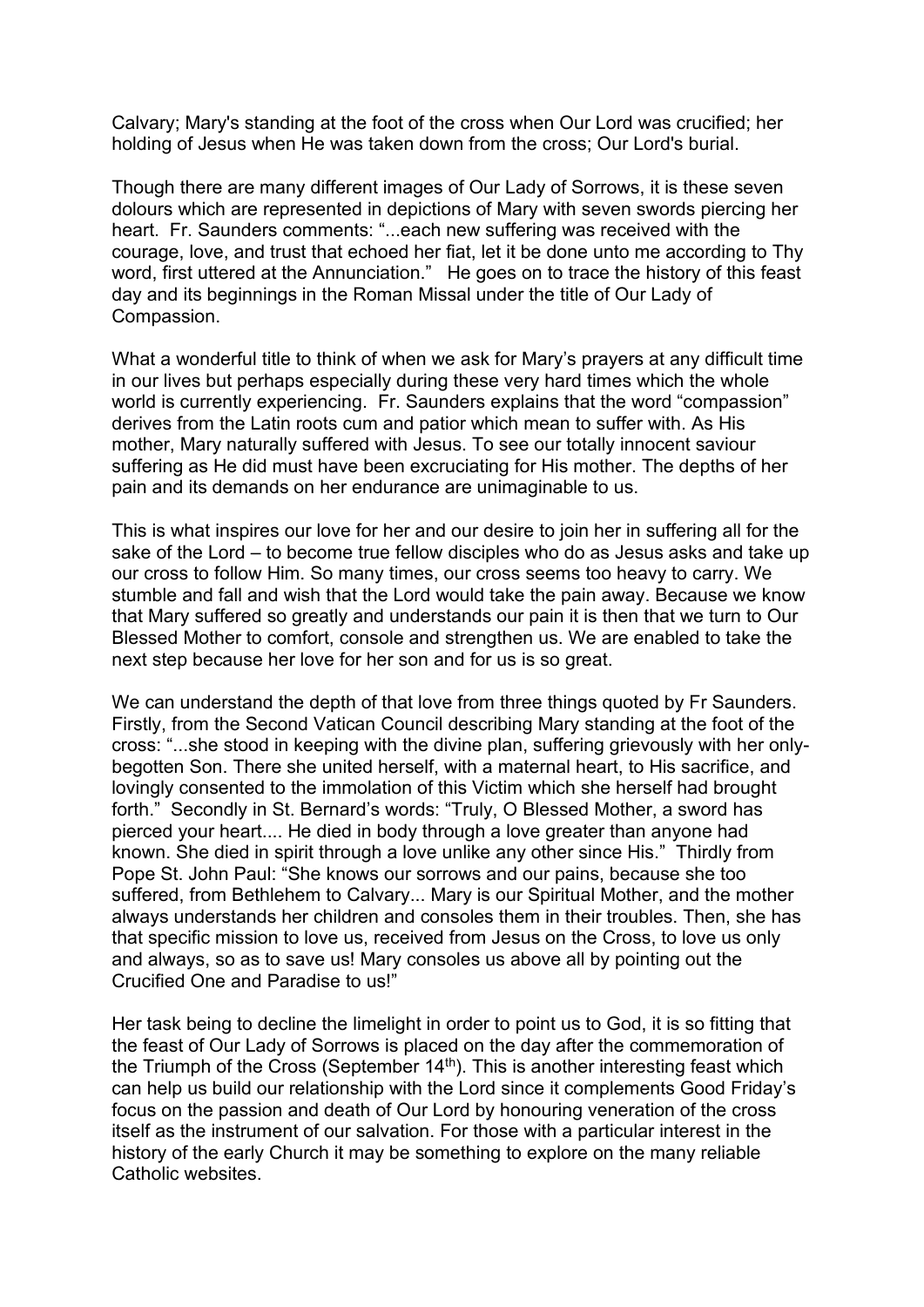There are many prayers and devotions to Our Lady of Sorrows. The following is from the website of the Association of the Miraculous Medal which you can find at <https://www.amm.org/prayers/olsorrows.aspx>

#### **Prayer to Our Lady of Sorrows**

Our mother of sorrows, with strength from above you stood by the cross, sharing in the sufferings of Jesus, and with tender care you bore him in your arms, mourning and weeping.

We praise you for your faith, which accepted the life God planned for you. We praise you for your hope, which trusted that God would do great things in you. We praise you for your love in bearing with Jesus the sorrows of his passion.

Holy Mary, may we follow your example, and stand by all your children who need comfort and love.

Mother of God, stand by us in our trials and care for us in our many needs. Pray for us now and at the hour of our death.

Amen

**BOOKING A PLACE AT MASS – Following the closure after Fr. Gregory tested positive for Covid-19, the church will reopen as normal for Masses on Friday 18th September at 7pm.**

**There will be no Mass on Tuesday 22nd September due to a funeral. Therefore, the next Tuesday Mass will be September 29th.**

Please note…. Do not turn up for Mass in the usual way because space is limited due to the Covid-19 regulations and we might have to turn you away if we are full.

#### **We have implemented a seat booking system using a dedicated phone number – 0739 6606 881 Mon, Tues, Wed and Friday 9.30-12, Thursday evening 6-8pm only.**

The telephone will not be manned at other times. The phone line is not open on Thursday morning, instead opening Thursday evening to enable those at work during the day to be able to contact the booking line.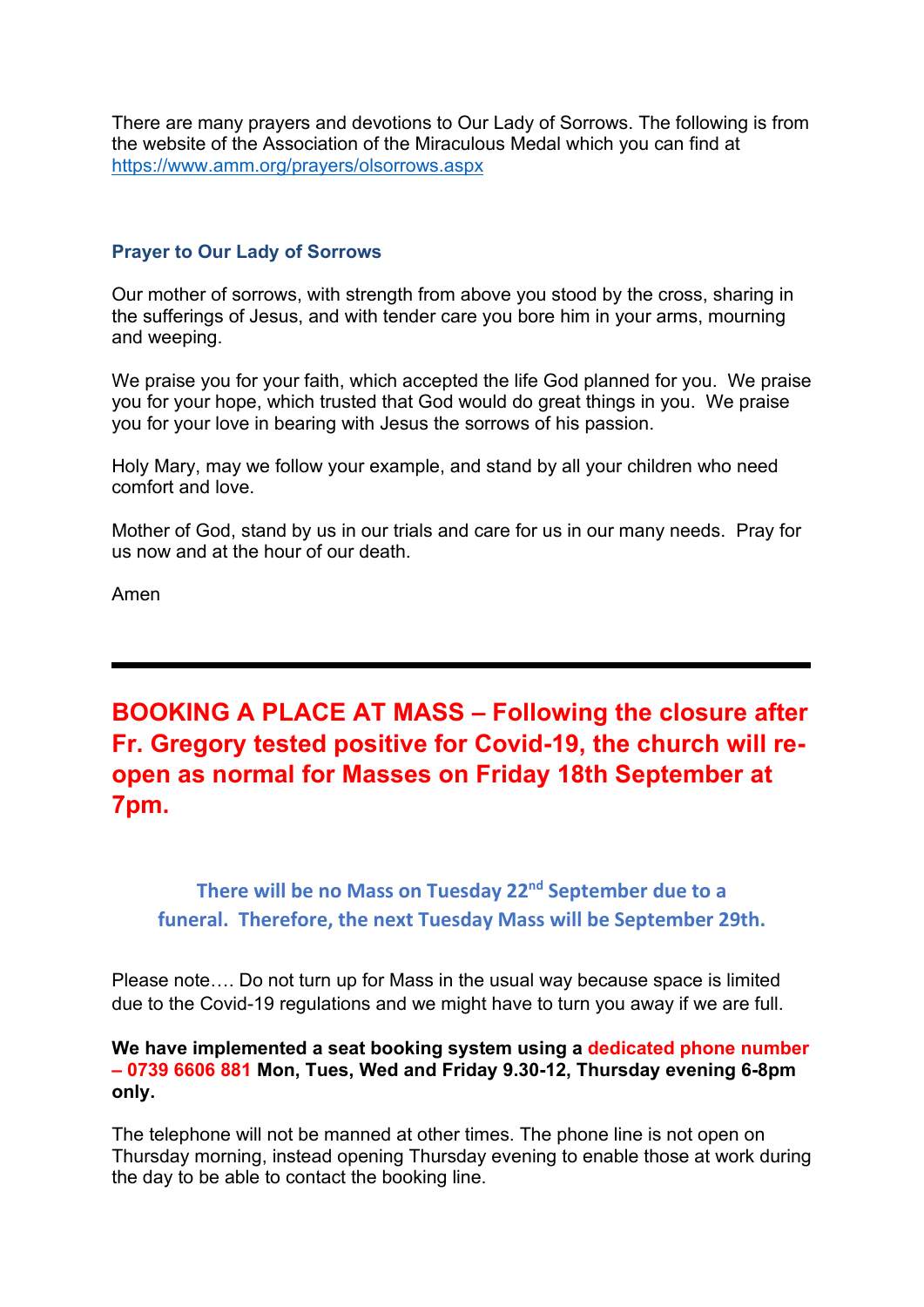Face covering is mandatory unless you are [exempt.](https://www.gov.uk/government/publications/face-coverings-when-to-wear-one-and-how-to-make-your-own/face-coverings-when-to-wear-one-and-how-to-make-your-own#when-you-do-not-need-to-wear-a-face-covering) As it is still the diocesan preference to socially distance by around two metres (6 ft) where possible, there are limited numbers able to attend each Mass, However, you are now able to book for seats for two Masses in advance.

**The obligation to attend Sunday Masses continues to be suspended**. So please do not worry if you currently prefer not to attend Mass in church at all during these strange times as **permission is still granted for Spiritual Communion** via live streaming, details of which can be found in the Bishop's [Coronavirus \(COVID-](https://www.cbcew.org.uk/home/our-work/health-social-care/coronavirus-guidelines/)[19\) section.](https://www.cbcew.org.uk/home/our-work/health-social-care/coronavirus-guidelines/) Alternatively visit<https://www.churchservices.tv/timetable/>

### **Pre-booked Masses are scheduled for the following times**

**Tuesday mornings at 10am Friday evenings at 7pm Saturday Vigil at 6.30pm Sundays at 8.30am (not 8am) and 10.30am**

To find out more about booking seats for Mass and what attending Mass will now entail please see [http://www.stedwardskettering.org.uk/how-to-book-a-place-at](http://www.stedwardskettering.org.uk/how-to-book-a-place-at-mass/)[mass/](http://www.stedwardskettering.org.uk/how-to-book-a-place-at-mass/) for the most up-to-date information.

# **ST EDWARD'S PARISH - THE PARISH COMMUNITY**

## **FACEBOOK GROUP**

**The Parish of St. Edward, RC Church, Kettering**. Find the facebook group at:

<https://www.facebook.com/groups/2762598427183322/>

# **PARISH CALL AND CARE**

The Parish is continuing with its "Parish Call and Care scheme" to support isolated and elderly parishioners. If you are someone who would like to receive calls, from a fellow parishioner, or know of someone who you feel would appreciate such a call, please contact Fr Gregory in the first instance on 01536 512497 or email [parish@stedwardskettering.org.uk](mailto:parish@stedwardskettering.org.uk) with your name and phone number (and if you are recommending anybody else to receive such calls, their name and phone number).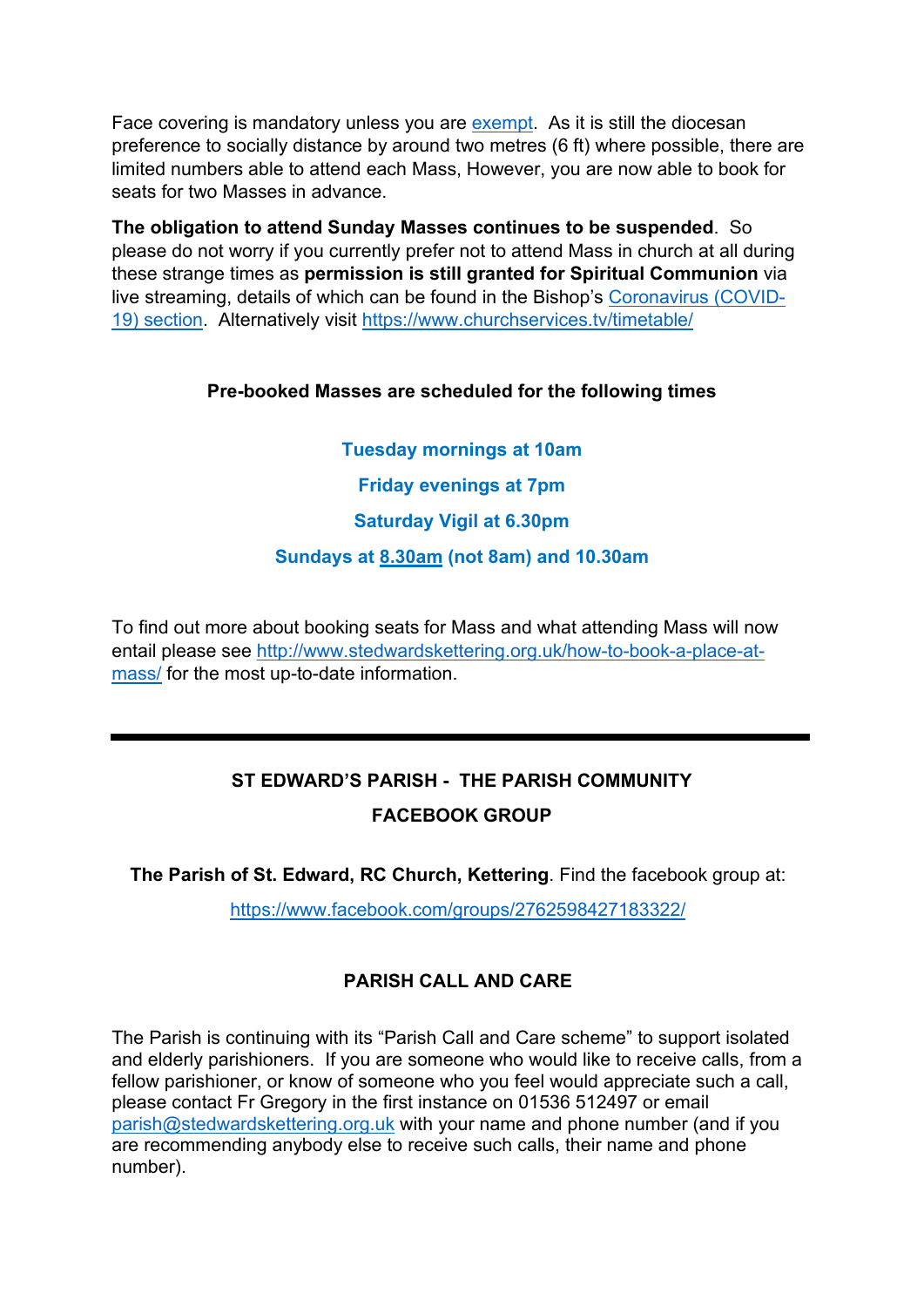## **USEFUL LINKS**

**National Domestic Abuse Helpline** 0808 2000 247

**Refuge website** <https://www.refuge.org.uk/>

#### **WEEKLY DONATIONS**

Some parishioners have asked how they can maintain their donations which would normally be given via the collection plate. It is true that church income will significantly reduce as a result of the current arrangements for socially distanced public liturgies. While I will endeavour to keep parish outgoings as low as possible, please could I ask those parishioners who can afford it at this time, and do not currently give by Standing Order, to consider donating online.

There are several ways of donating during Covid-19 so that you do not need to leave home:

- **Online** This can be done via the Diocesan website which can be found at <https://northamptondiocese.org/> . Scroll down to find the 'Donate' button and follow the instructions on the Catholic Diocese of Northampton Virgin money giving page. By indicating in the notes section of the donate page that the donation is for "**St. Edward's Kettering**" your donation will go into our parish account with the diocese, and will at the same time help our diocese as a whole. Please note that there is the facility to Gift Aid any donation to your parish if you are a taxpayer. Thank you for any help you can give.
- **Standing Order** via your own bank. Alternatively, you can set up a standing order for donations to your parish using your online bank account. The information required to make the donation is as follows. Bank; NatWest Sort Code; 60-06-11 Account Name; 46898093 Account Name; Northampton Roman Catholic Diocesan Trust Payment Ref; St. Edward's, Kettering
- **Make a donation to your own parish over the phone** The Diocesan Finance office has now introduced 'Giving Tuesday'. Each 'Tuesday' between 10.00am and 4.00pm, a member of the finance team will be available at Bishop's House to take your calls to donate to your parish community over the telephone. To donate simply call 01604 712065 with your debit or credit card details. (If you get the answering machine just leave your name and number NOT bank details and you will be called back). When you get through you will be asked for your name & address, your parish, envelope number (if you have one) and gift aid status. You can make one-off catch-up donations or regular weekly or monthly payments, on any Tuesday until further notice.